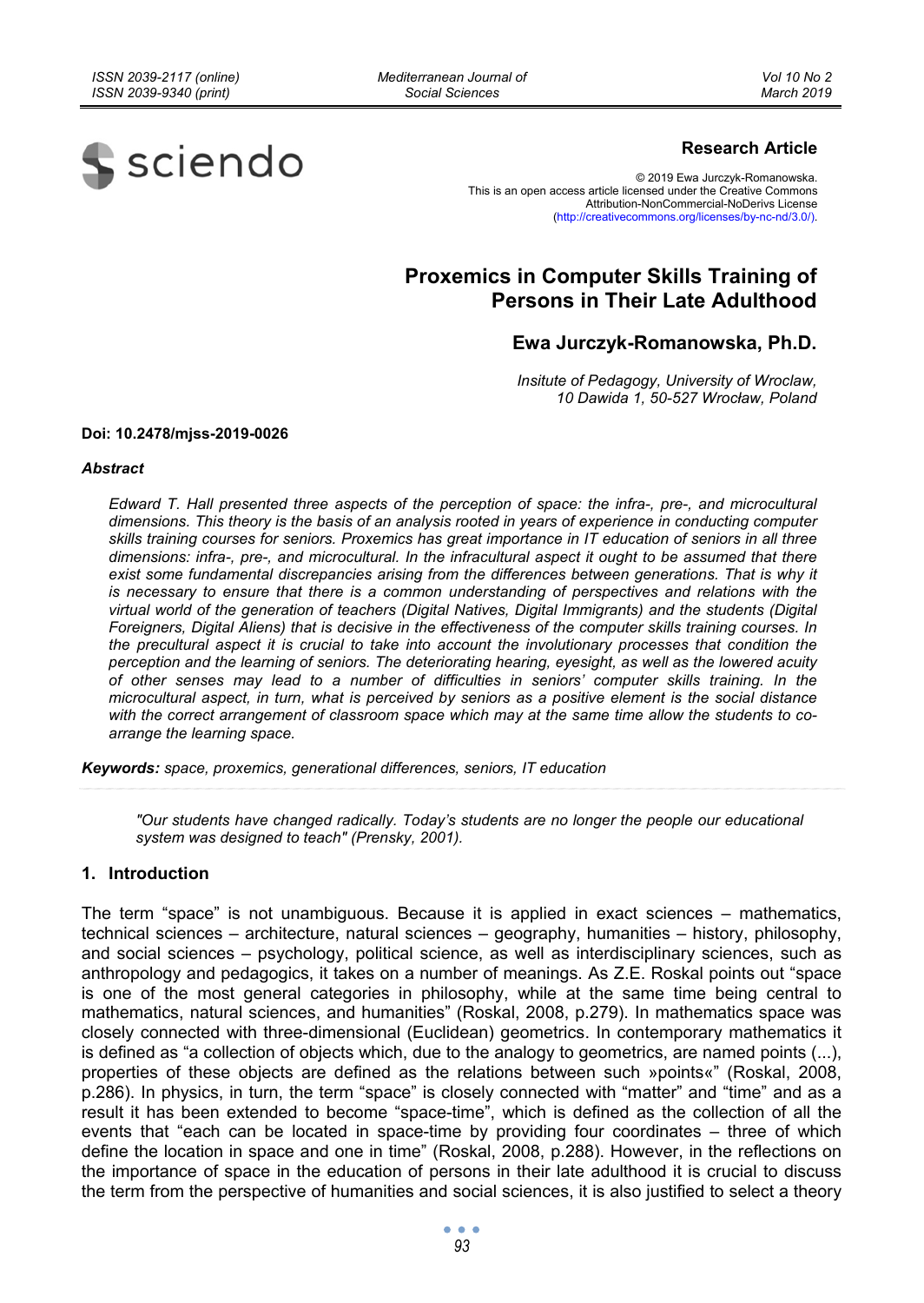to constitute the basis of the research. The term is widely applied in history studies, as well as cultural anthropology, psychology, sociology, and economics. The conducted research pertains to the problem of the origins of the perception of space, as well as the limitations of sensory perception. Another interesting issue is the analysis of symbolic space. The majority of the explorations is based on the theory of proxemics, developed by Edward T. Hall, which has been juxtaposed with observations made during numerous computer skills training courses for seniors. In the further part of the paper the main theses of the theory of proxemics by Edward T. Hall are presented along with conclusions from the conducted observations, in the form of comments.

## **2. Proxemics**

Edward T. Hall described social and individual space and their human perception in his celebrated book *The Hidden Dimension* (Hall, 1990). Therein the author defined three aspects of the cultural perception of space.

## *2.1 The infracultural dimension (behavioural, rooted in a person's past).*

E.T. Hall assumed that space is a specific product of culture, and the theories pertaining to it the author called proxemics. He assumed that language is something more than merely a means to express thoughts and that it is also the main factor that forms the process of thinking. The human perception of the surrounding world is shaped by the language that one speaks. Perception of space is also defined by the intellectual reality that one resides in. "Selective screening of sensory data admits some things while filtering out others, so that experience as it is perceived through one set of culturally patterned sensory screens is quite different from experience perceived through another" (Hall, 1990, p.2). This dependence is reflected in how people shape reality through architecture and urban planning. Different communities use their senses in the process of interaction with the animate and the inanimate environment and they present numerous discrepancies (Hall, 1990, p.2). E.T. Hall introduces the term "extension" – people use "extensions" to their bodies. These extensions have functions which are being perfected and specialised. The extensions captured and replaced nature, and people have created a new dimension – culture (Hall, 1990, pp.3-5). This proposition is crucial in a number of perspectives, including education. "As man developed culture he domesticated himself and in the process created a whole new series of worlds, each different from the other. Each world has its own set of sensory inputs, so that what crowds people of one culture does not necessarily crowd another. Similarly, an act that releases aggression and would therefore be stressful to one people may be neutral to the next" (Hall, 1990, p.6).

When publishing his ideas in 1969 E.T. Hall mainly addressed the multi-cultural perception of space and its influence on the members of the particular communities. In the times of the internet this theory can be considered from the perspective of generational stratification. Z. Melosik in his description of the "instant culture" that is to a large extent conditioned by the instant access to cyberspace and the opportunities provided by it employs the term "global teenager". The author uses the term to relate to big city middle class youth who regardless of their place of residence are characterised by a similar identity, lifestyle, or the model of consumption (Melosik, 2000). It needs to be noted that the term was coined in the 1980s. One can find it in Kevin Kelly's *Apocalypse juggernaut, goodbye - population growth - The Global Teenager*. This author stated that the number of teenagers would dramatically increase after the year 2000 and that this group would then demand more consumption. This phenomenon, as K. Kelly predicted, could change the shape of the copntemporary reality, as well as the future, because as a result the world would be filled with Global Geezers (Kelly, 1990). For the global teenager the world has grown smaller and thanks to the development of information and communications technology "the neighbourhood" is everywhere. The time and space have shrunk, the transfer of information is instant and unlimited, and the location does not matter (Kelly, 1990). The question arises whether the generational stratification is currently significant enough to shape behaviours – and in the context of this research also educational needs – in connection with being a part of a particular age group in an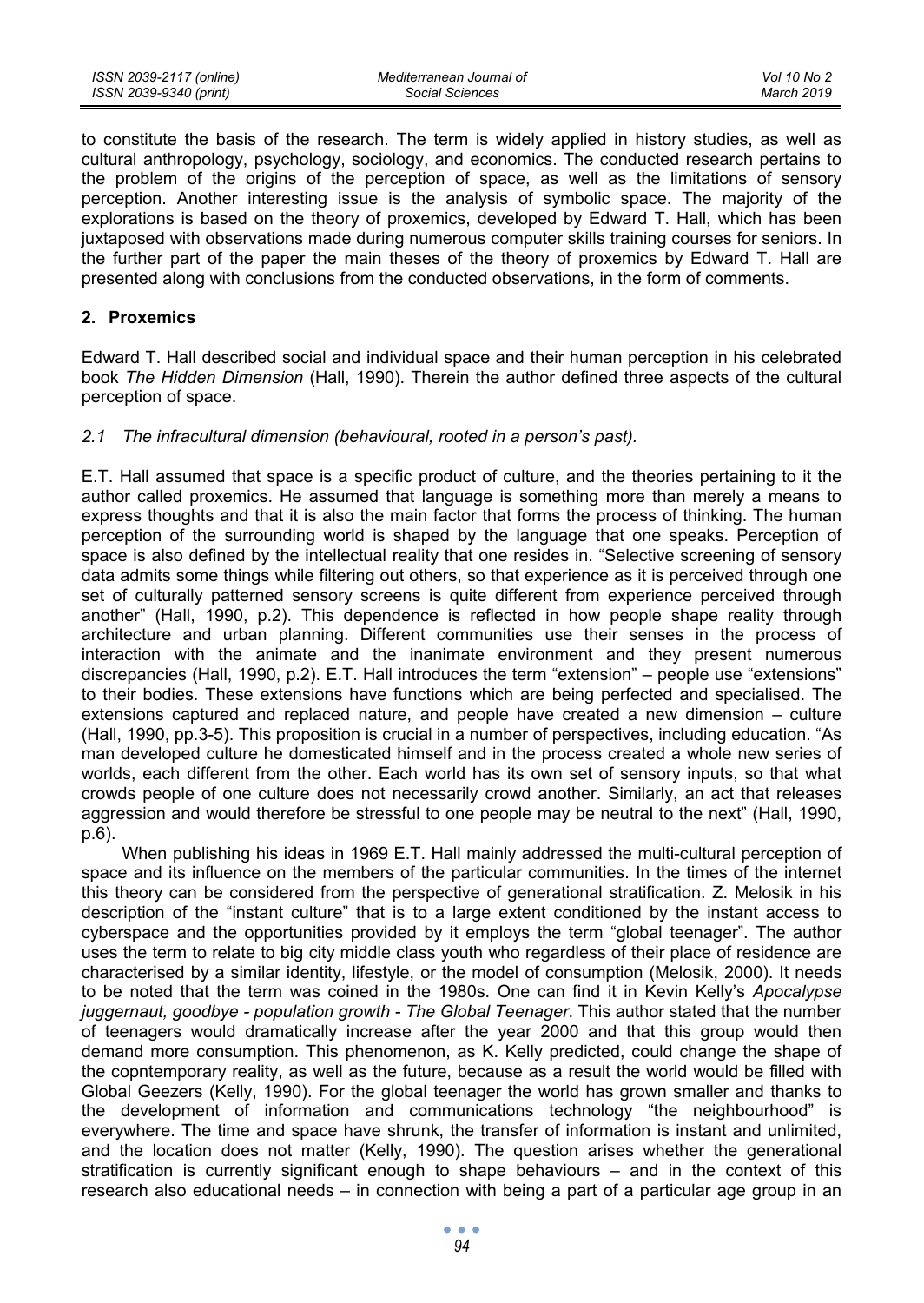| ISSN 2039-2117 (online) | Mediterranean Journal of | Vol 10 No 2 |
|-------------------------|--------------------------|-------------|
| ISSN 2039-9340 (print)  | Social Sciences          | March 2019  |

equal or a higher degree than the creation of these behaviours and needs due to being a part of a particular culture.

What seems to justify an affirmative answer to this question is the generational division presented by Marc Prensky in *Digital Natives, Digital Immigrants* (Prensky, 2001). He notes that "Today's students have not just changed *incrementally* from those of the past, nor simply changed their slang, clothes, body adornments, or styles, as has happened between generations previously. A really big *discontinuity* has taken place. One might even call it a »singularity« – an event which changes things so fundamentally that there is absolutely no going back. This so-called »singularity« is the arrival and rapid dissemination of digital technology in the last decades of the 20th century. Today's students (...) represent the first generations to grow up with this new technology. They have spent their entire lives surrounded by and using computers, videogames, digital music players, video cams, cell phones, and all the other toys and tools of the digital age. Today's average college grads have spent less than 5,000 hours of their lives reading, but over 10,000 hours playing video games (not to mention 20,000 hours watching TV). Computer games, email, the Internet, cell phones and instant messaging are integral parts of their lives" (Prensky, 2001). This generation is called Digital Natives because "students today are all "native speakers" of the digital language of computers, video games and the Internet" (Prensky, 2001).

The older generation that was not born in a world dominated by cyberspace, but who have learned it later on in their lives, is in a different situation. This generation is fascinated with latest technologies, they are able to easily find their place in most of the aspects of the virtual world, to adopt new solutions and to use them in their everyday lives. This, however, happens through learning. The process can be compared to learning to speak a foreign language – one can master it, but it will never become one's mother tongue. That is why this generation has been called the Digital Immigrants (Prensky, 2001).

When employing this classification one ought to ask about the yet older generation. In reference sources they are named Digital Foreigners (Thomas, &Thomas, 2006) or Baby Boomers (See: *Baby boomers*; Grzesiak, n.d.). These terms are used to denote the generation who are now in their 50s and 60s and who are aware of the existence of the cyberspace and who have some experience using it and who, nevertheless, treat it as a foreign environment, who feel that they do not belong to virtual communities, and who are on the internet only because they need to (because of work, communication, etc.).

The generations of Digital Natives and Digital Immigrants, and to a necessary extent also Digital Foreigners, shape the contemporary world which is characterised by a rapid development of technology and the key importance of communication. That is why the contemporary society is called the information society (IS). This society, as it is stated in a report by the IBM Community Development Foundation, is "characterised by a high level of information intensity in the everyday life of most citizens, in most organisations and workplaces; by the use of common or compatible technology for a wide range of personal, social, educational and business activities; and by the ability to transmit and receive digital data rapidly between places irrespective of distance" (Habib, et all, 1997, p.3). In accordance with this view information plays a crucial role in the society's life and information technologies are indispensible in nearly all aspects of human life. Tomasz Goban-Klas and Piotr Sienkiewicz point out that "it is a society in which it is not direct contacts (...) but contacts through media that constitute the dominant form of social contacts" (Goban-Klas, & Sienkiewicz, 1999, pp.42-47). The aforementioned definitions show how the significant quantitative and qualitative changes were caused by the progress of technology. Lack of ICT skills makes it impossible to fully participate in social life. That is why one can mention the phenomenon of digital divide, or e-exclusion, i.e. the lack of participation in all the aspects of social life that require ICT skills. In Poland there is a high number of the members of the generation who have no ICT skills at all. They can be called Digital Aliens. They are the people who have had no contact with the virtual world, who are afraid of having to learn computer skills, and who are simultaneously excluded from social life because of their lack of these skills. According to the Social Diagnosis of 2013 persons aged over 60 constituted ca. 25% of the population of Poland (Czapiński, &Błędowski, 2014, p.298). In this group only 7% work, the rest are pensioners (76%), handicapped (12.9%), unemployed (1.2%) and others not active professionally (2.9%) (Czapiński, &Błędowski, 2014,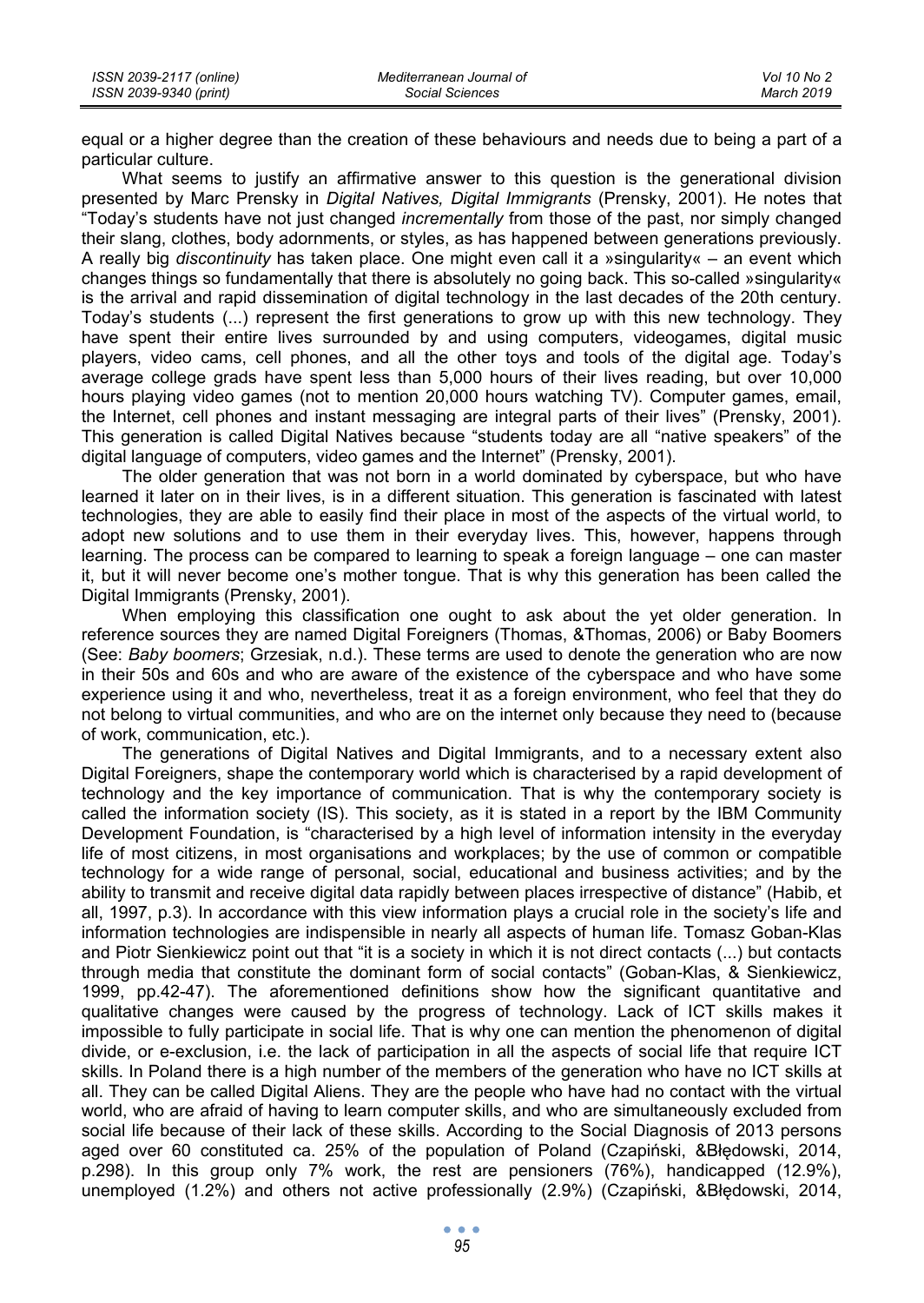| ISSN 2039-2117 (online) | Mediterranean Journal of | Vol 10 No 2 |
|-------------------------|--------------------------|-------------|
| ISSN 2039-9340 (print)  | Social Sciences          | March 2019  |

p.298). Among the persons aged 60-64 35% use the internet, but in the group of those older than 65 it is only 14.1% (Batorski, 2014, p.325). That is why 64.5% of people aged 60-64 and 85.9% of those older than 65 are Digital Aliens. A substantial part of the social group of people in their late adulthood are affected by e-exclusion.

Computer skills training courses constitute the numerous educational efforts made to counter e-exclusion and the social exclusion of the entire Digital Aliens group. Nevertheless, taking into account generational stratification one ought to bear in mind the fact that both teachers and students in this pre-figurative educational situation use different languages, meanings, and represent different cultures defined by diverse lifestyles, images of the virtual world, and approach to cyberspace. In connection with computer skills training of Digital Aliens Marc Prensky's statement that "our Digital Immigrant instructors, who speak an outdated language (that of the predigital age), are struggling to teach a population that speaks an entirely new language" (Prensky, 2001) needs to be reversed. The Digital Natives and the Digital Immigrants, who use the language shaped by everyday life in cyberspace, try to educate the generation for whom this language is meaningless. The vocabulary of the teachers may, of course, be defined, nevertheless the question arises as to whether "defined" also means "understood". To return to E.T. Hall: "Whenever people talk, they supply only part of the message. The rest is filled in by the listener. Much of what is not said is taken for granted. However, cultures [generations – E.J.R.] vary in what is left unsaid" (Hall, 1990).

#### *2.2 The precultural dimension (physiological).*

E.T. Hall discusses the rules of how people perceive space. The author divides senses into two categories:

- 1) Distance receptors, investigating distant objects eyes, ears, and nose. The ability to perceive is mediated through eyesight (the most developed sense in a human being), hearing, and smell. Their reach and the individual (and social) selectivity creates the visual, auditory, and olfactory space.
- 2) Immediate receptors, perceiving the immediate surroundings, the world of touch, sensations that we receive through the skin, membranes, and muscles; the senses of touch and taste. The correlated terms are kinaesthetic space (in which we can move, its boundaries are defined by the elements that limit movement which can be perceived through the sense of touch), thermal space (that may pertain to the temperature of air, objects, and even people in the immediate surroundings), tactile space (within this space there is the active touch ("seeing" through touching) and the passive touch (being touched) (Hall, 1990, p.41).

Certainly the differences between the perceptions of people of the same culture are smaller than of those with different cultural backgrounds. What is more, in computer skills training of seniors one ought to take into account the phenomenon of senile involution, which also affects the senses.

Late adulthood, known also as the late maturity stage or old age is the age of over 65. Many researchers distinguish early old age (65-74 years of age) and late old age – people older than 75. Old age is defined in reference sources as "another developmental stage in the life of a person, diverse as to the tempo of changes, presented tasks, existing needs, and the opportunities to fulfil them" (Steuden, 2012, p.9). It is the time when one undergoes a number of physiological and psychological changes that influence one's learning in the late adulthood.

The process of learning is a constant emission and reception of certain stimuli, it is a process of communication with the environment. First and foremost, learning is the reception of information through the eyesight analyser (visual information) and the hearing analyser (verbal information). What is also crucial is the receptors of proprioception, balance, touch, as well as pain. The worsening of the ability to perceive clearly and correctly begins in one's 50s. it is common that the eye's ability to accommodate is decreased, which leads to senile amblyopia, typical of farsightedness. However, the greatest problem lies in the loss of eyesight acuity (Stuart-Hamilton, 2000). Visibility threshold rises with age, which means that older people's reaction to weak light is poorer (Elias, Elias, &Elias, 1977). It has also been observed that it takes longer for seniors to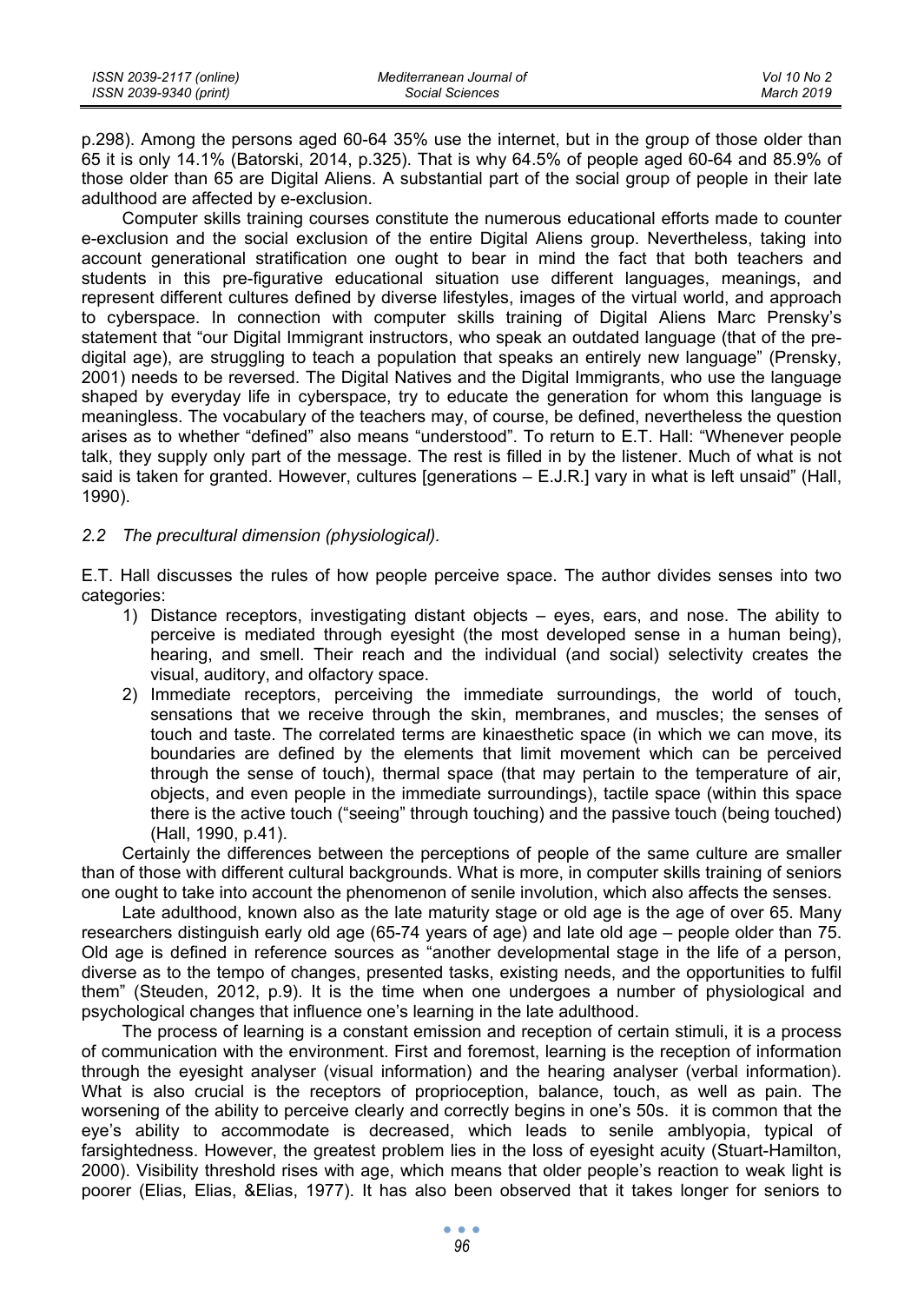| ISSN 2039-2117 (online) | Mediterranean Journal of | Vol 10 No 2 |
|-------------------------|--------------------------|-------------|
| ISSN 2039-9340 (print)  | Social Sciences          | March 2019  |

process visual stimuli, which calls for a longer visual presentation in class. The visual field changes, as well, which limits peripheral eyesight, particularly after the age of 75.

Hearing is also crucial from the point of view of didactic communication, because it allows one to receive auditory information, including verbal messages. The sense of hearing deteriorates systematically throughout one's adult life, and certain environmental factors may significantly accelerate this process. It has been confirmed that men lose their hearing faster than women (Pearson, et all, 1995). However, the most common problem is the senile hearing impairment that is characterised by a faster loss of the reception of high frequency sounds compared to those of the lower frequency (Stuart-Hamilton, 2000). The remaining senses such as smell and taste are of lesser importance in the process of didactic communication, however, the senses of touch and pain are employed in the process of learning new skills, e.g. motor skills, that are needed in using computer input devices such as the mouse or the keyboard.

#### *2.3 Microcultural dimension (the level on which general proxemic perceptions take place).*

There are three aspects here:

- 1) Fixed-feature space the space is "is one of the basic ways of organising the activities of individuals and groups. It includes material manifestations as well as the hidden, internalized designs that govern behavior as man moves about on this earth" (Hall, 1990, p.103). Architecture and urban layout are crucial in this aspect. These can be selected but not influenced by an educator.
- 2) Semifixed feature space includes socialfugal and sociopetal spaces it may have an enormous influence on an individual's sense of comfort in e.g. the space of school. Semifixed feature space is shaped by interior arrangement.
- 3) Informal space, which consists of four distances: (a) intimate distance in which "the presence of the other person is unmistakable and may at times be overwhelming because of the greatly stepped-up sensory inputs" (Hall, 1990, p.116), (b) personal (individual) distance, being the radius of ca. 45-120 cm around a person, it is the situation when the other person is within an arm's reach, so that touch can be initiated if desired, (c) social distance, the radius of 120-160 cm, in which all non-personal business is done, (d) public distance, exceeding 360 cm, at which situations such as public speaking take place; all the distances Hall divides into far and close phases (Hall, 1990, pp.113-125).

During the conducted training courses it was observed that the microcultural space is of great importance for the sense of comfort of individuals in their late adulthood. In the education conducted with the use of the class/lesson method the traditional organisation of a classroom is predefined. It typically consists of rows of computer desks. The persons sitting at the desks that are further in the back can observe the changes on the computer screens of those sitting in the front. This leads to a feeling of discomfort in students, who believe they are treated unfairly. People in the front rows feel that they are being watched, on the other hand, those in the back have moved from social to public space and they often mention the lack of direct contact with the teacher. In the case when the desks are set up in a "U" the seniors did not mention unfair treatment of students, and they did not feel watched. In the training sessions that relied on mobile devices what had great positive influence on the students' comfort was allowing them to co-arrange the educational space – they were free to form groups, and to leave the classroom for less formal space.

### **3. Conclusion**

The theory of proxemics developed by E.T Hall is of enormous importance in computer skills training of persons in their late adulthood. In the infracultural space in can be assumed that there exist fundamental discrepancies that result from age, rather than culture, as Hall proposed. It is crucial to understand the virtual perspectives of the teachers (Digital Natives, Digital Immigrants) and the students (Digital Foreigners, Digital Aliens) which condition the effectiveness of computer skills training courses. In the precultural aspect it is necessary to take into account the involutionary processes that influence perception and, as a result, the seniors' learning. The deteriorating